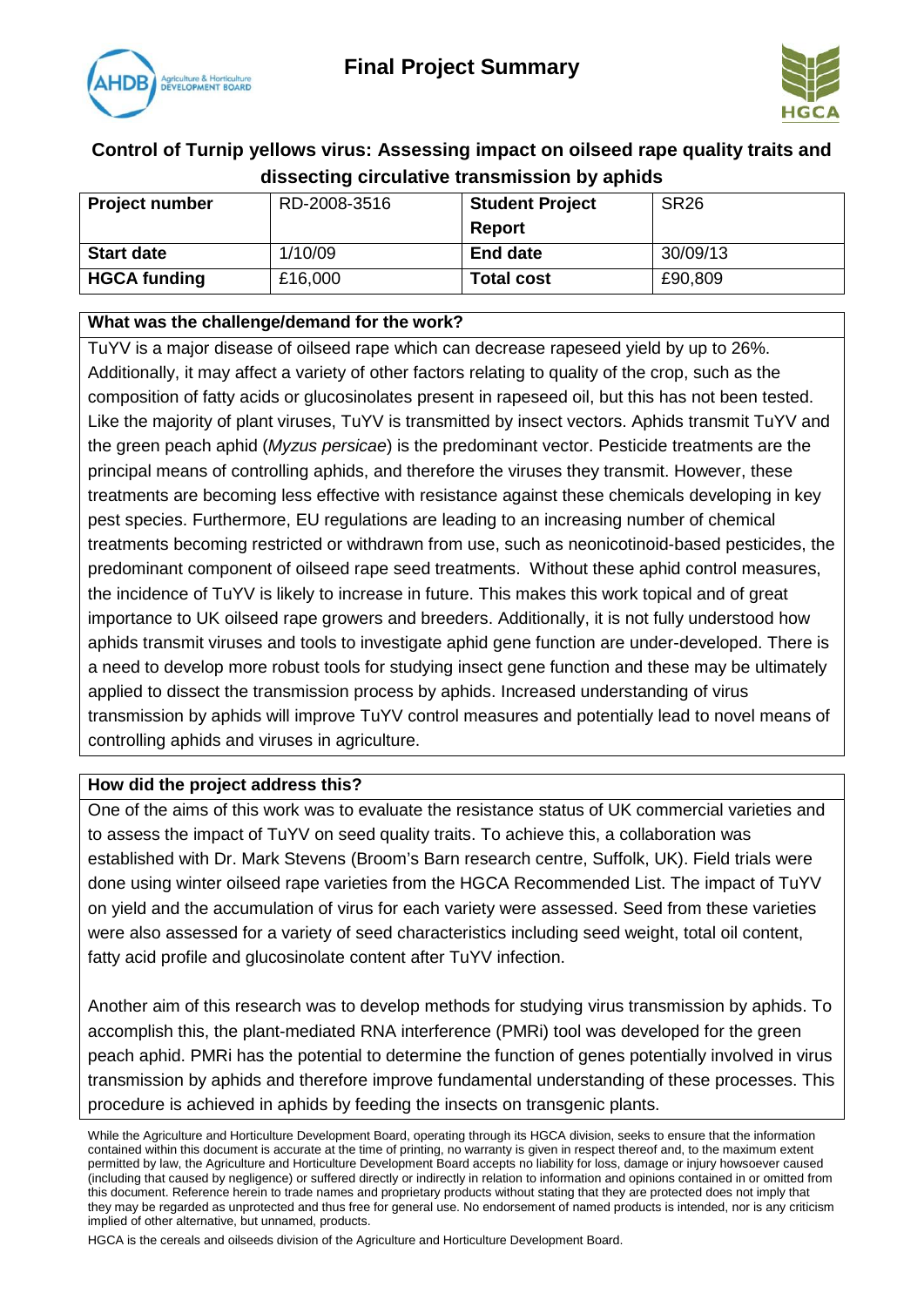re & Horticult



#### **What outputs has the project delivered?**

This project confirms that TuYV can reduce overall oilseed rape yield and also demonstrates that TuYV may have subtle but observable changes on rapeseed quality traits. There was a general trend towards decreased oil content in TuYV-infected varieties, and certain varieties had altered fatty acid and/or glucosinolate content in seed. No complete resistance to TuYV was discovered in the commercial varieties examined, however, some varieties are more susceptible to virus-induced changes to yield and seed characteristics. Virus impact is not dependent on virus accumulation in the plant indicating that each variety should be assessed separately (Coleman *et al.*, 2014, in preparation).

The PMRi tool has been successfully developed for aphids (Pitino and Coleman *et al.*, 2011, PLoS ONE e25709). This technique was achieved in two model plant systems and demonstrates successful down-regulation of two aphid target genes expressed in different aphid tissues. This is the first example of PMRi in aphids and may have a variety of applications, including investigation of aphid genes potentially involved in TuYV transmission.

I have been involved in several knowledge transfer activities with a variety of audiences. I have presented my work at the HGCA student symposia as well as Oilseed RapE Genetic Improvement Network (OREGIN) meetings, Royal Entomology Society meetings and UK Brassica Research Community meetings (UK-BRC). I have also presented my work internationally at the International Congress for Molecular Plant Microbe Interactions in Kyoto, Japan. I have also engaged in teaching primary and secondary pupils about plant pathology, entomology and crop protection.

#### **Who will benefit from this project and why?**

Greater understanding of TuYV impact on yield and seed quality will be of use to farmers and breeders to cope with the imminent restrictions on key pesticides. The resistance status of the UK oilseed rape crop has been evaluated. This information can be used directly to grow varieties which are more tolerant to TuYV.

The PMRi technique will be of great use to functional genomics studies in aphids and other similar insects. This can be used to improve understanding of how aphids transmit viruses, how they subvert host plant defences, or develop resistance to pesticides amongst other potential applications. Should attitudes towards GM become more moderate in the future then this work will directly lead into PMRi-based insect control approaches. PMRi-based strategies are gaining traction under companies such as Monsanto in the US, but may take significantly longer in Europe.

## **If the challenge has not been specifically met, state why and how this could be overcome**

#### **How have you benefited from this studentship?**

I have benefited immensely from this studentship. I have learnt a variety of skills, a high degree of specialist knowledge, and have developed the ability to communicate my research to a variety of

HGCA is the cereals and oilseeds division of the Agriculture and Horticulture Development Board.

While the Agriculture and Horticulture Development Board, operating through its HGCA division, seeks to ensure that the information contained within this document is accurate at the time of printing, no warranty is given in respect thereof and, to the maximum extent permitted by law, the Agriculture and Horticulture Development Board accepts no liability for loss, damage or injury howsoever caused (including that caused by negligence) or suffered directly or indirectly in relation to information and opinions contained in or omitted from this document. Reference herein to trade names and proprietary products without stating that they are protected does not imply that they may be regarded as unprotected and thus free for general use. No endorsement of named products is intended, nor is any criticism implied of other alternative, but unnamed, products.